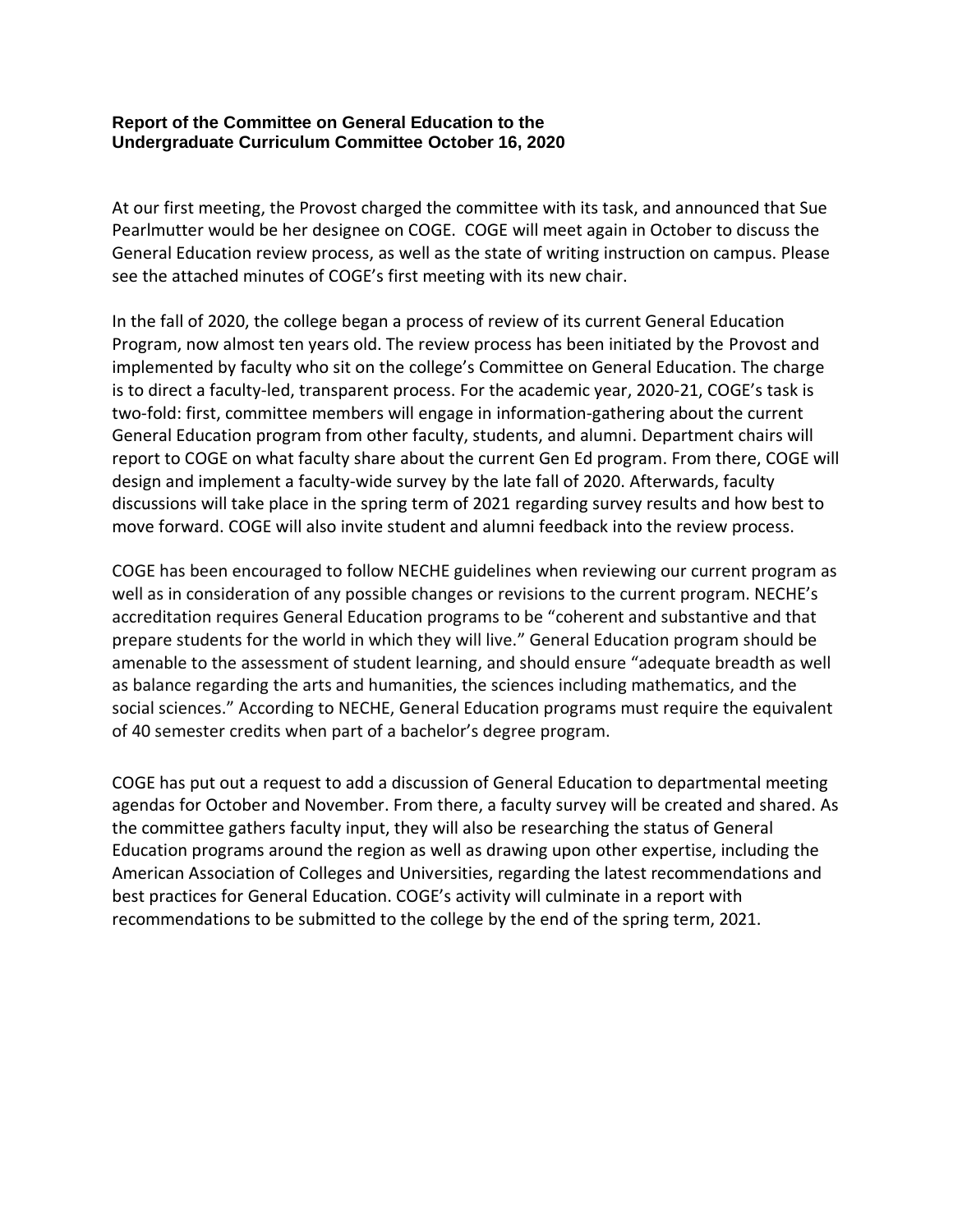Committee on General Education 9/21/2020 4pm--5:50pm

Meeting Minutes

In Attendance: W. Martin, D. Espinosa, C. Falangola, J. Zornado (chair), S. Costa, K. Almeida, D. Gill, T. Ender, J. Capece, M. Michaud, B. Caouette, H. Tate, S. Pearlmutter, S. Brown (for Maureen Reddy).

Excused: M. Baker, J. Wu, J. Fagre

Absent: Earl Simson

The chair called the meeting to order at 4:00pm via Zoom chat.

# Provost Introductions

H. Tate opened the meeting with a charge to COGE to consider the question if now is the time to explore the possibility of revising our current General Education program. She asked the COGE consider going forward at a deliberate pace that would be transparent and led by faculty. She indicated that the AAC&U might support our process either with information, or consultants. Academic practice and accrediting requirements encourage us to reflect on current programs, and for General Education, she offered, "it's time." She went on to explain that such a project is difficult even under the best of circumstances, which underscored the need for a transparent, faculty-led process that would begin with wide faculty input on the current Gen Ed program.

# COGE Member Introductions

Each member introduced themselves and discussed their connection to Gen Ed courses and programs.

# Chair's Statement

The chair thanked the members for attending and reiterated the Provost's remarks. COGE would begin the process by discussing the question, in the hope that we might reach an agreement on how best to go forward with the process. Perhaps in the midst of our current crisis we might find the possibility to improve on what we do in the hopes of serving our students for the world after graduation. Brief discussion followed. The chair announced that the Zoom meeting was being recorded and that minutes would be taken in efforts towards transparency.

# Discussion: Crisis and Possibility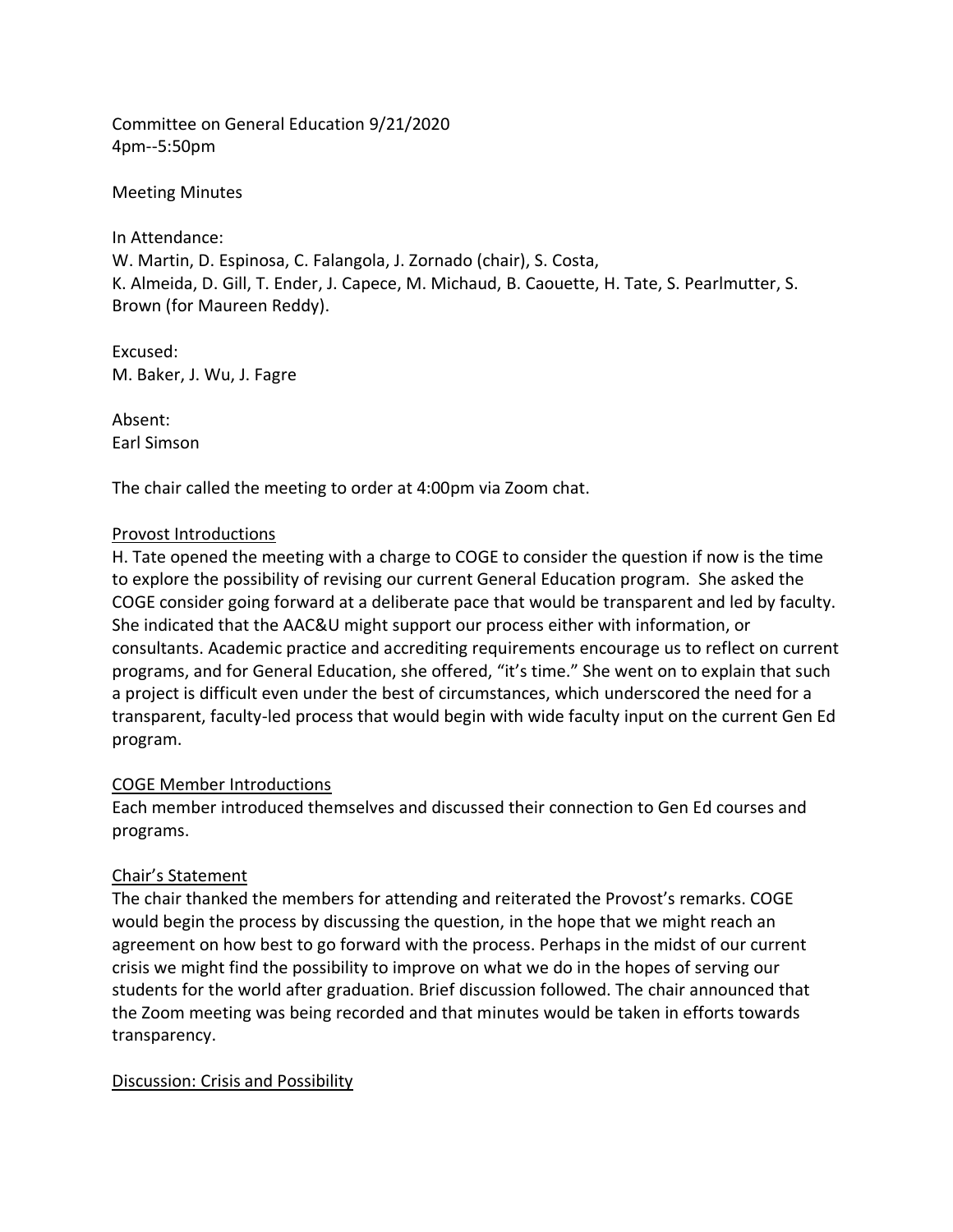The question of whether COGE should embark on a process that would reflect on the current Gen Ed program with an aim to improving it, re-imagining it, or simply tinkering with it to correct it. The chair raised the issue of transfer students, and the hypothesis that RIC's Gen Ed program served as a barrier to students. Discussion followed. S. Costa remarked that faculty felt unsure and nervous about possible changes to come, including changes to the General Education program, and how that might impact faculty. Discussion followed. B. Caouette remarked on the question of data and resources—already existing as well as the collection of new—that while the AAC&U is one resource, individual disciplines have many of their own resources for teaching Gen Ed, best practices, and so on. S. Pearlmutter reminded the committee that the college's ten year accreditation was due under NECHE guidelines, and while the pandemic had delayed their visit, members of an accreditation team would visit campus in early 2021. NECHE requires a 40 credit General Education program, while offering flexibility in how a program is organized. NECHE's primary concern is to see that Gen Ed programs are designed to produce "the educated person." S. Pearlmutter also remarked that should consider changes to General Education that would make it more inclusive of other departments so that they might create and offer General Education courses. D. Gill remarked that the transfer process is difficult for students and Gen Ed expectations are not made clear to them via the transfer process. J. Capece agreed that barriers to transfer students were a significant issue that needed to be addressed. Discussion followed related to Gen Ed and advising, along with how transfer students receive credit towards Gen Ed requirements. H. Tate remarked that there was a risk in going forward with plans to try and lower transfer barriers when an opportunity to reimagine Gen Ed might be missed. We should separate the issue into two separate, though related, issues: 1) the process by which we explore General Education reform, and 2) possible corrections to the current Gen Ed program related to transfers, advising, and so on. C. Falangola raised the issue of advising and academic credit for student work done previously, and that the college only has one individual responsible for this, and the process does not serve students well at all. H. Tate agreed that our process for transfer students did not honor the student's work done. We discussed the need for communication with Lucy Saunders among other campus resources, including maybe Sara Reilly, RIC's transfer admissions person along with ways to improve working with potential transfer students. "Credit loss" students experience when transferring is significant. D. Espinosa remarked that the transfer problems having to do with Gen Ed were urgent and would be neglected if we prioritized Gen Ed reform, which he described as a multi-year project even in the best of times. Discussion followed. H. Tate reiterated that she believed fixing the systemic issues with Gen Ed would work directly against pursuing a "big picture" assessment of RIC's Gen Ed needs. K. Almeida suggested that we should find out if the current Gen Ed program is meeting its own stated goals for students. Discussion of resources followed, including existing assessment reports completed by COGE lasts year and before, along with the need for more information gathering. Discussion followed. H. Tate encouraged COGE to take the pulse of Gen Ed at RIC.

### Plans Going Forward

The chair asked if the committee was ready to offer suggestions for a way forward. He suggested a survey might be sent to faculty. S. Costa suggested we reach out to faculty via departmental chairs to begin gathering information about key concerns and issues that might